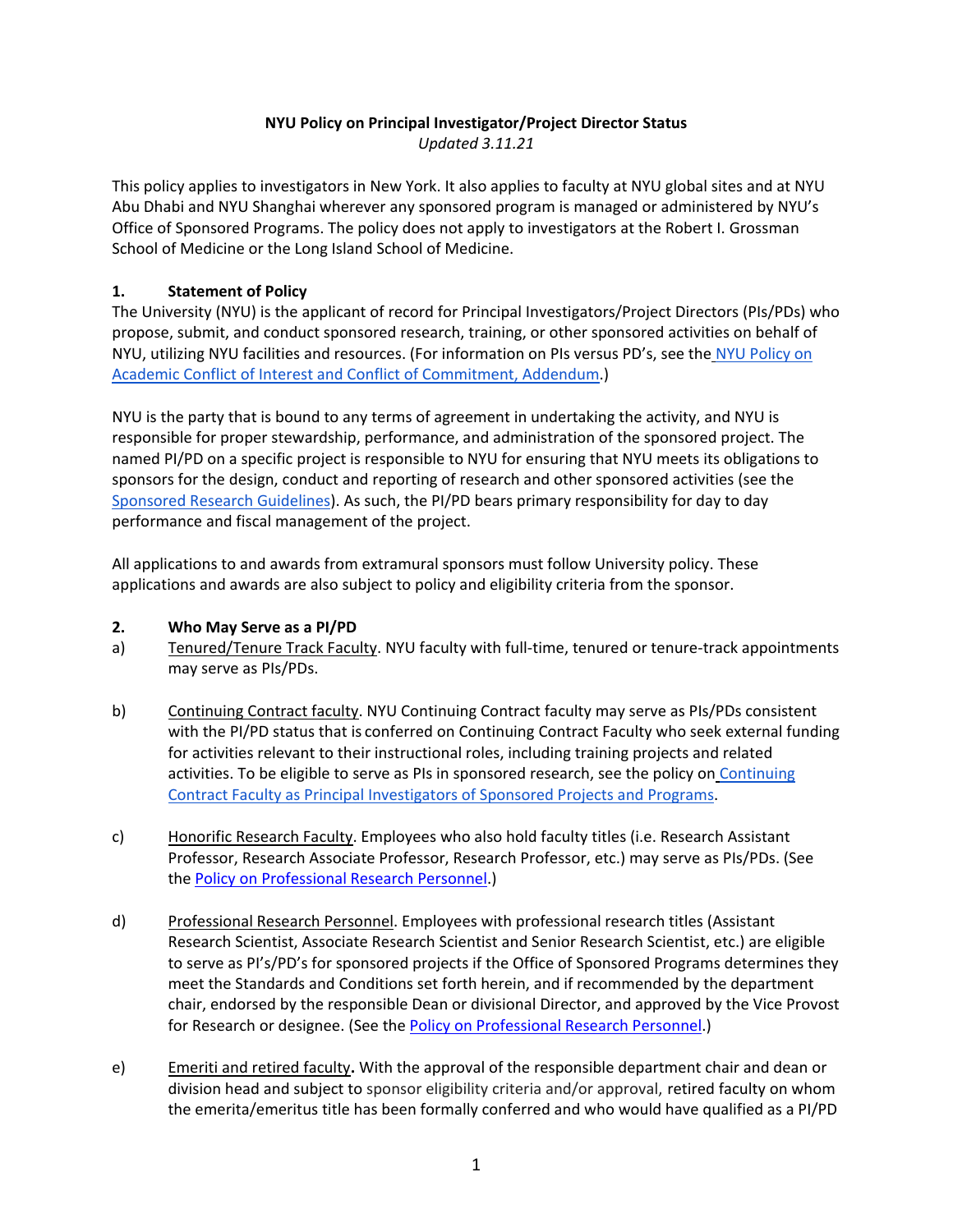prior to retirement may continue to serve as PIs/PDs on existing awards and on proposals that were submitted prior to retirement. Requests from emeriti faculty to serve as PI/PD on new proposals or projects that are initiated after retirement will be considered on an individual basis, subject to the Standards and Conditions in this policy and subject to sponsor eligibility criteria, and will require the prior written approval of the Dean and the Vice Provost for Research, or designee. Retired faculty who do not have emeriti status and who would have qualified to serve as PI/PD prior to retirement are eligible to serve as Co-Investigators.

All Emeriti and retired faculty serving as PI/PD or Co-PI/Co-PD should be appointed as part-time with a job profile of "Visiting Professor (PT)" with an institutional base salary approved by the responsible department chair and dean or division head, with time and effort commitments across sponsored projects not to exceed 49%. For those who hold emeritus rank, the job title and business title can be "Professor Emeritus." For all others it should be "Visiting Professor." Note that Emeriti and retired faculty are the only individuals with part-time status who are eligible to serve as PI/Co-PI.

## **3. Standards and Conditions for Conveying PI/PD Status**

The following Standards and Conditions govern determinations regarding PI/PD status for individuals who do not have PI/PD status. These terms are intended to ensure on-going responsibility for programmatic, financial, and regulatory compliance requirements:

- a) The proposed research or project is congruent with the interests of the department.
- b) The applicant has sufficient stature to compete for external funding with a reasonable possibility of success.
- c) The applicant is a paid, full-time employee (or will be when an award is received). For retired or emeriti faculty, see section 2e above. Also note that for retired or emeriti faculty, an employed Co-PI must oversee participation of students/postdocs to ensure commitment to academic progress.
- d) The applicant will hold no conflicting appointments within or outside NYU. A full disclosure of outside interests and activities is required by all Investigators in accordance with the [NYU Policy](https://www.nyu.edu/about/policies-guidelines-compliance/policies-and-guidelines/academic-conflict-of-interest-and-conflict-of-commitment.html#exhibitb)  [on Academic Conflict of Interest and Conflict of Commitment, Addendum.](https://www.nyu.edu/about/policies-guidelines-compliance/policies-and-guidelines/academic-conflict-of-interest-and-conflict-of-commitment.html#exhibitb) If a review of disclosed outside interests or activities determines that an actual or apparent conflict of interest exists, the PI/PD will abide by the terms of a conflict management plan put in place by their School Dean.
- e) The employee expects the employment relationship with the department or institute to continue for the life of the project. If not, see (m) below.
- f) The applicant will be involved in the sponsored project in a significant manner. Primary responsibility may not be re-delegated explicitly or implicitly to individuals who do not qualify, and have not been approved, to serve as PI/PD. PIs/PDs engaged in Federally funded activities must commit to a minimum of one percent effort, whether or not that effort will be charged to the sponsor, except for certain activities where a sponsor may not expect a specific commitment of professional effort, e.g., conference and symposia, equipment, and training projects.
- g) Opportunities for the participation of students and/or postdocs will be maximized and protected.
- h) Any involvement by postdoctoral associates and fellows will be fully supported. (Se[e](https://www.nyu.edu/about/policies-guidelines-compliance/policies-and-guidelines/postdoctoral-appointments-policy-for-nyu-washington-square.html) [Postdoctoral Appointments Policy for NYU Washington Square.\)](https://www.nyu.edu/about/policies-guidelines-compliance/policies-and-guidelines/postdoctoral-appointments-policy-for-nyu-washington-square.html)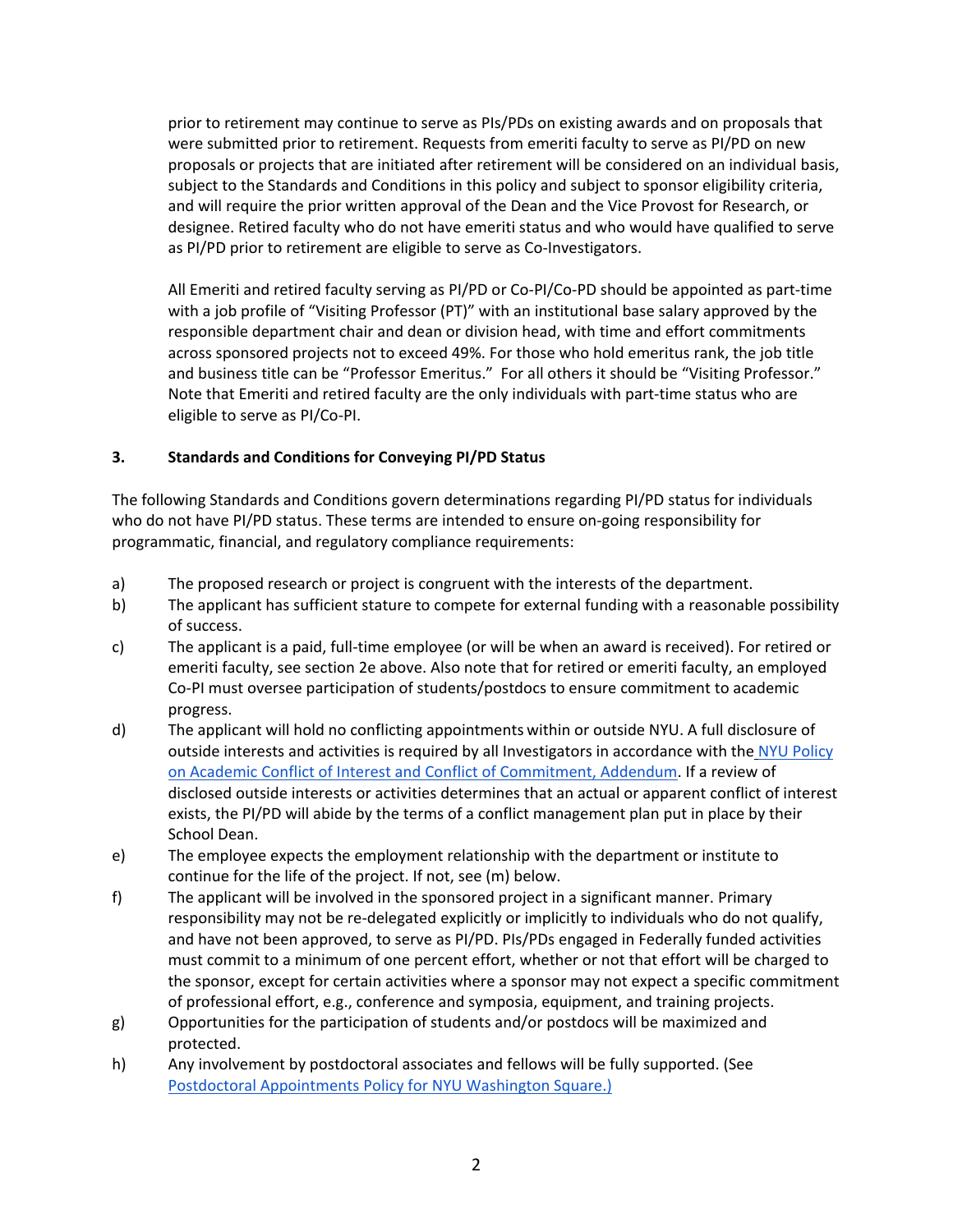i) There will be sufficient capital resources to undertake the project, including equipment and space, and/or award funds to replace these and other departmental expenditures, including compensation for laboratory and support personnel, such as technicians and administrative staff. (If incremental, such project costs should not adversely affect existing faculty resources.)

As part of these Standards and Conditions, the department chair and the Dean, or his or her representative, will assume the following obligations:

- j) Will ensure that the applicant reviews and agrees to comply with all relevant University policies, including those governing intellectual property and research data.
- k) Will ensure the applicant obtains and maintains approvals for the use of human subjects, animal subjects or biological materials, as applicable.
- l) Will consult with the applicant about current duties and roles and, if necessary, make adjustments that will accommodate effort to conduct the research, public service, or evaluation project in compliance with sponsor regulations.
- m) If the applicant will not have an employment relationship with the department or institute for the life of the project, will create plans to fulfill obligations of any award, including the completion of programmatic and financial reports in the event of the applicant's absence for any period of time or in the event employment is terminated during the life of the project.
- n) If students will participate, will ensure the supervision of students' research with respect to grading and degree requirements in event of PI/PD absence or disengagement.

# **4. Expedited Procedures for Granting Exceptional PI/PD Status**

With issuance of this policy, the Vice Provost for Research will defer to the responsible Dean or other division head final approval to grant PI/PD status to full-time Professional Research Staff, Honorific Research Faculty, or Continuing Contract Faculty, so long as the Standards and Conditions for fulfilling such obligations are met.

Requests for any departure from these Conditions, or recommendations on behalf of individuals not holding the above titles, should be referred to the Director of the Office of Sponsored Projects (OSP). Such recommendations should include supporting documentation: namely, a CV of the individual for whom approval is being requested, and a response to each of the Standards and Conditions listed above. In all cases, if the circumstances for granting PI/PD status are unclear or in dispute, or there are other intervening issues, prior consultation with the Director of OSP is encouraged.

All recommendations for PI/PD status made by a department chair on behalf of a faculty member or a professional research staff member, should be submitted to the Dean or division head in a timely manner, with a reasonable opportunity to review and approve. Recommendations should be submitted in conjunction with the development and preparation of a proposal and in advance of the deadline for submission of an application for funding.

The Dean's written decision to confer PI/PD status is ordinarily project-limited, and must be renewed upon any subsequent proposal. Any recommended term-limited exceptions (of 1 year, 3 years, 5 years, etc.), should be identified as such to OSP. Recommendations for PI/PD status shall be submitted to the Dean with sufficient time to allow the Dean a reasonable opportunity to make a decision in advance of a sponsor's deadline.